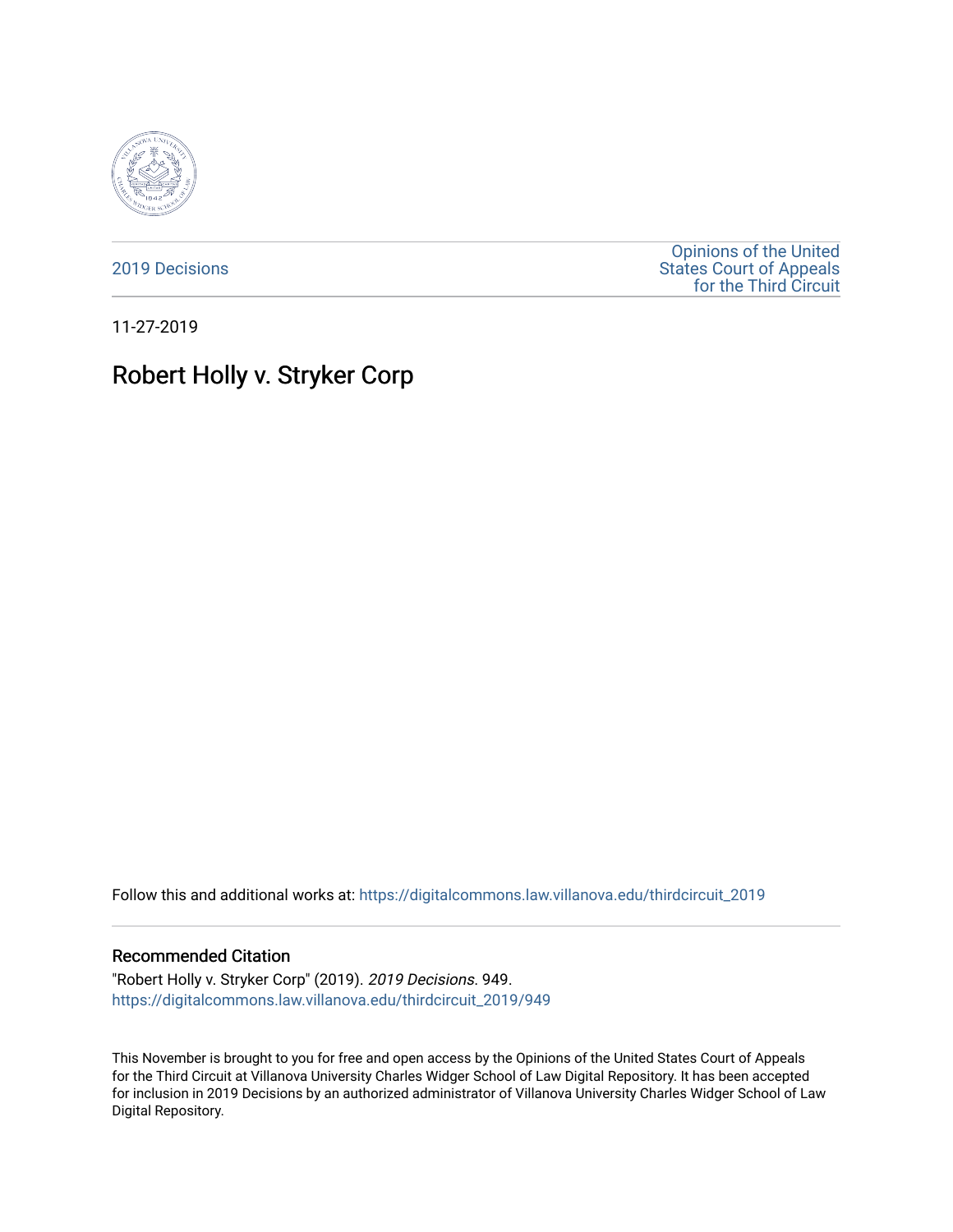#### **NOT PRECEDENTIAL**

#### UNITED STATES COURT OF APPEALS FOR THE THIRD CIRCUIT

\_\_\_\_\_\_\_\_\_\_\_\_\_\_\_\_

No. 19-1554 \_\_\_\_\_\_\_\_\_\_\_\_\_\_\_\_

#### ROBERT HOLLY, Appellant

v.

### STRYKER CORPORATION; STRYKER SALES CORPORATION \_\_\_\_\_\_\_\_\_\_\_\_\_\_\_\_

On Appeal from the United States District Court for the Eastern District of Pennsylvania (E.D. Pa. No. 2:18-cv-00702) Honorable Berle M. Schiller, U.S. District Judge

Submitted Under Third Circuit L.A.R. 34.1(a) November 13, 2019

\_\_\_\_\_\_\_\_\_\_\_\_\_\_\_\_

Before: AMBRO, KRAUSE, and BIBAS, *Circuit Judges* 

(Opinion filed: November 27, 2019) \_\_\_\_\_\_\_\_\_\_\_\_\_\_\_\_

> OPINION\* \_\_\_\_\_\_\_\_\_\_\_\_\_\_\_\_

KRAUSE, *Circuit Judge*.

 $\overline{a}$ 

<sup>\*</sup> This disposition is not an opinion of the full Court and pursuant to I.O.P. 5.7 does not constitute binding precedent.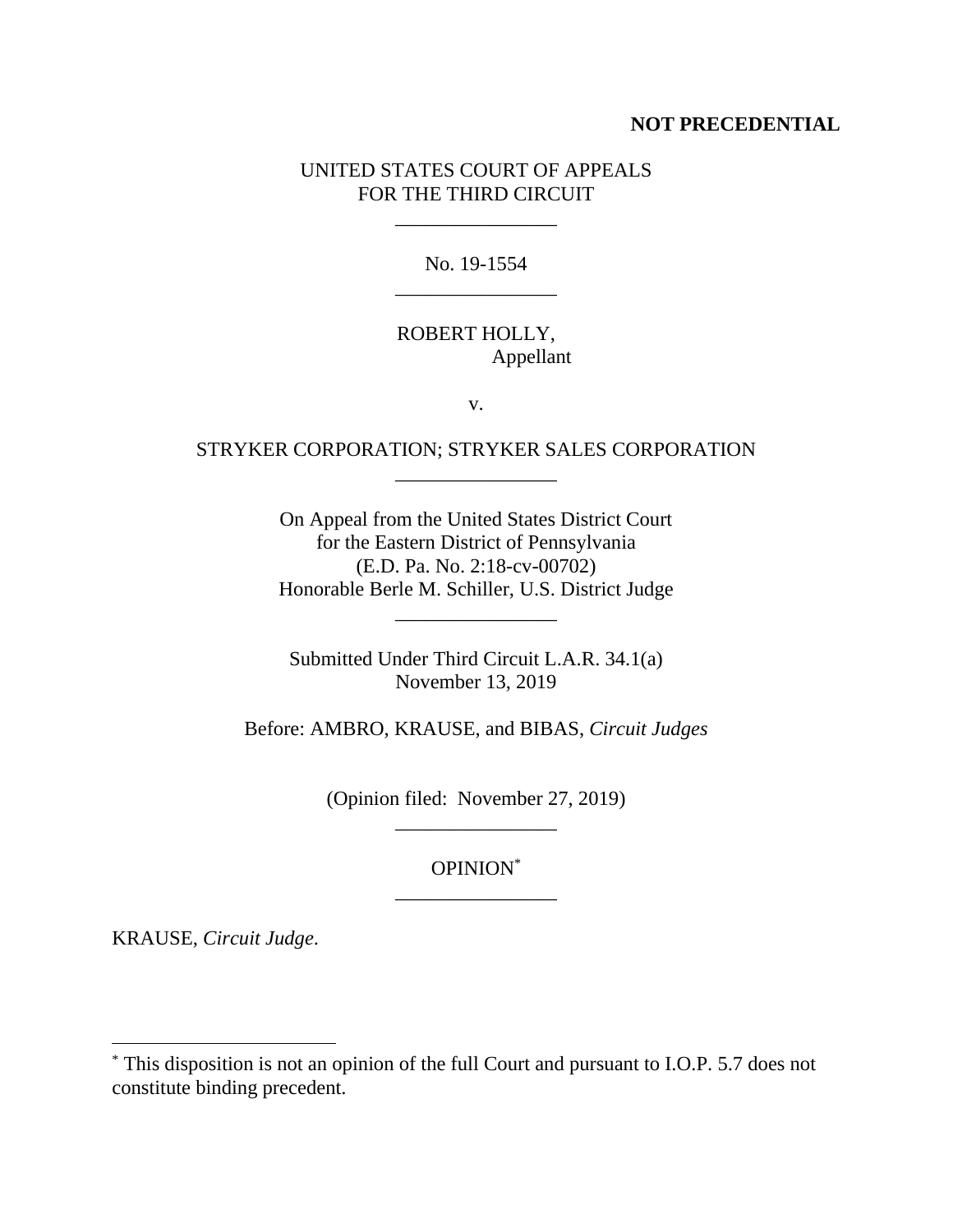Robert Holly appeals the District Court's grant of summary judgment in favor of his former employer, Stryker, on his Age Discrimination in Employment Act and Pennsylvania Human Relations Act claims.<sup>1</sup> For the reasons that follow, we will affirm.

**I. Discussion**<sup>2</sup>

We review a grant of summary judgment de novo and will affirm if "there is no genuine dispute as to any material fact" and if, viewing the facts "in the light most favorable to" Holly, Stryker is nonetheless "entitled to judgment as a matter of law." Fed. R. Civ. P. 56(a); *Smith v. City of Allentown*, 589 F.3d 684, 689 (3d Cir. 2009) (citation omitted).

Stryker asserts that it had legitimate, nondiscriminatory reasons<sup>3</sup> for terminating Holly's employment as a surgical-tools sales representative: Holly received a customer complaint in violation of two performance and behavior plans (PBPs) and had a history of customer complaints. *See Willis v. UPMC Children's Hosp. of Pittsburgh*, 808 F.3d 638, 646 (3d Cir. 2015); *Smith*, 589 F.3d at 691–92. To defeat summary judgment, Holly

 $\overline{\phantom{a}}$ <sup>1</sup> We have "determined that the interpretation of the PHRA is [generally] identical to that of federal anti-discrimination laws, including the ADEA," so we analyze both claims together. *Willis v. UPMC Children's Hosp. of Pittsburgh*, 808 F.3d 638, 643 (3d Cir. 2015).

<sup>2</sup> The District Court had jurisdiction over Holly's claims under 28 U.S.C. §§ 1331 and 1367(a), and we have jurisdiction under 28 U.S.C. § 1291.

<sup>&</sup>lt;sup>3</sup> Holly does not dispute that Stryker has articulated these legitimate, nondiscriminatory reasons, and Stryker assumes arguendo that Holly met his burden of establishing a prima facie case, so we focus on the pretext prong of the *McDonnell Douglas* burden-shifting framework. *See McDonnell Douglas Corp. v. Green*, 411 U.S. 792, 804 (1973).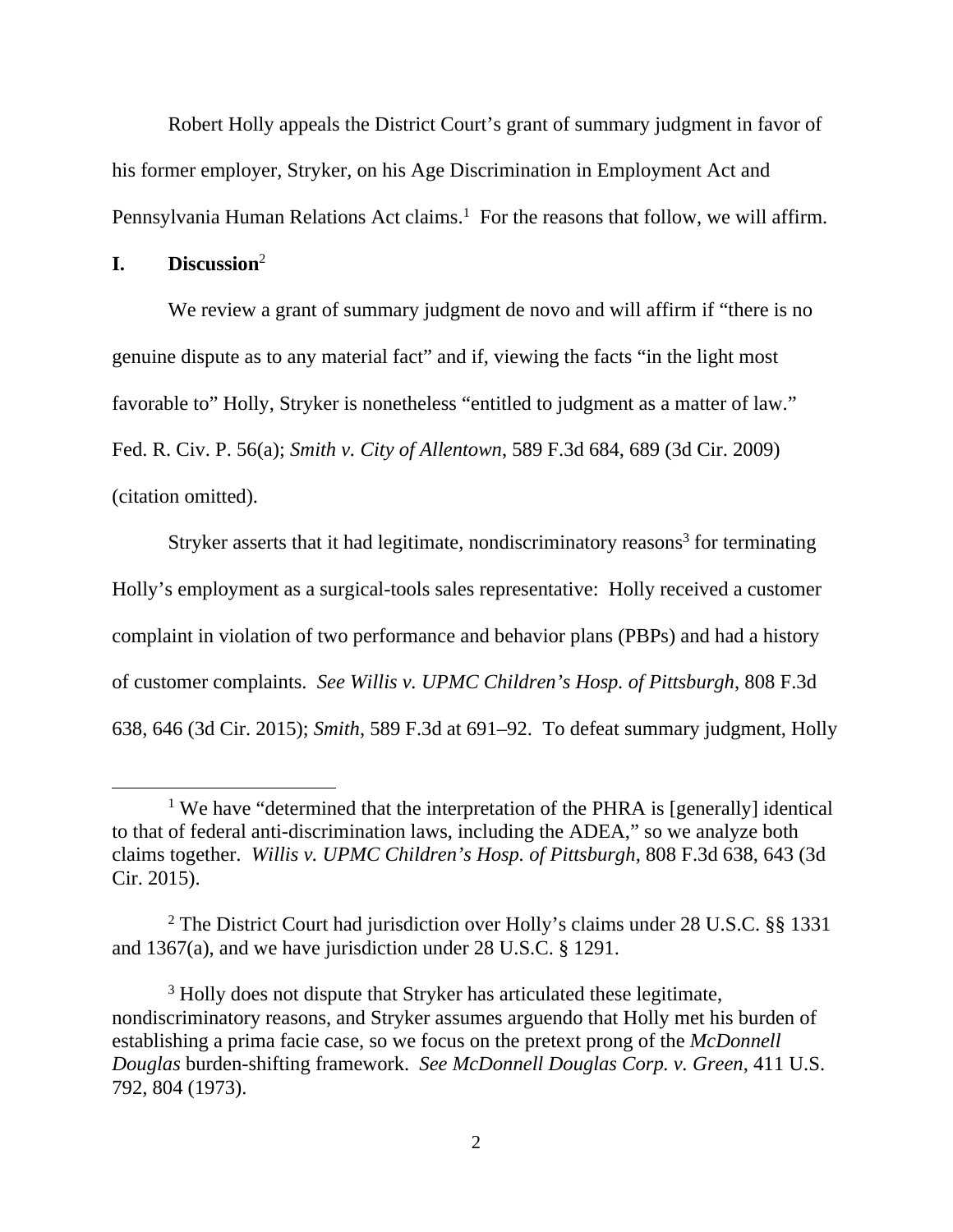must show that these reasons are pretextual by "point[ing] to evidence that would allow a factfinder to disbelieve the employer's reason[s]."4 *Willis*, 808 F.3d at 644 (citing *Fuentes v. Perskie*, 32 F.3d 759, 765 (3d Cir. 1994)). On appeal, Holly advances three arguments.

 First, he maintains it was "too weak and implausible," Appellant's Br. 47, for a customer complaint that he sold a product that was soon to be superseded by a new version to trigger the second PBP's warning that any "further complaints . . . will result in immediate termination, at any time," A489, and that Stryker's actual motive for firing him must therefore have been age discrimination. But whether we think the complaint was valid is immaterial, for the question before us "is not whether the employer made the best, or even a sound, business decision; it is whether the real reason is [discrimination]." *Willis*, 808 F.3d at 647 (alteration in original) (citation omitted). The facts that sales representatives were given discretion when to notify customers of the product launch and that Stryker characterized the customer as feeling "duped" when she did not specifically use the word "duped," Appellant's Br. 51, may go to the soundness of Stryker's decision, but they do not sway our conclusion that Stryker relied on this complaint in firing Holly and did not use it as a mere pretext.

Next, Holly frontally attacks the second PBP, arguing that Stryker exaggerated the complaint that prompted the PBP and, thus, that both the PBP and Stryker's reliance on it

 $\overline{4}$ <sup>4</sup> Holly does not point to evidence that "an invidious discriminatory reason was more likely than not a motivating or determinative cause," as an alternative way to show pretext. *Willis*, 808 F.3d at 645 (internal quotation marks and citation omitted).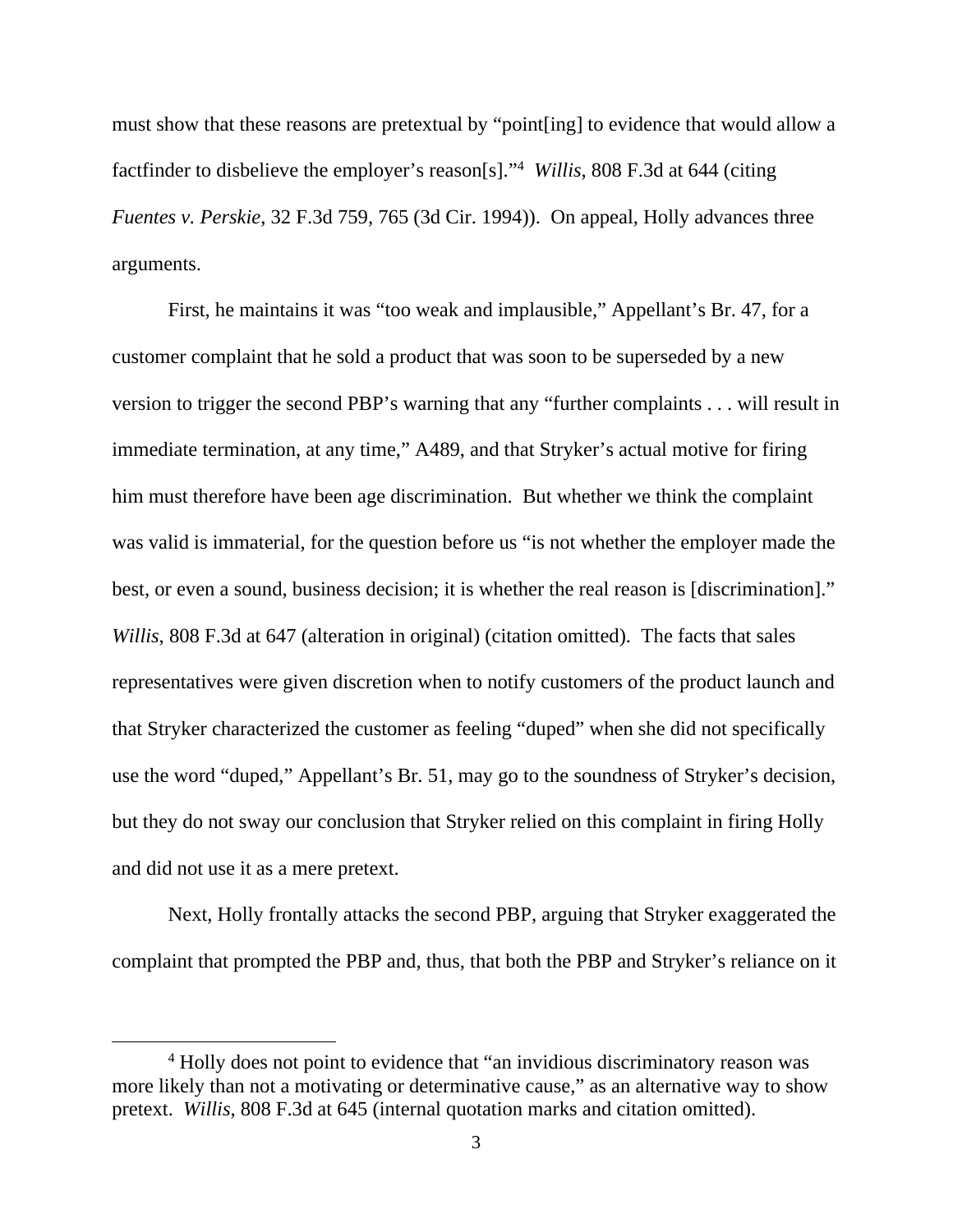reveal pretext. While the PBP described the complaint as "many clinicians" being "frustrated" with Holly's behavior "in the Operating Room" and his "very aggressive . . . approach," A489, Holly claims that only two non-clinicians complained, but not about his behavior in the operating room, and that they did not say in depositions that he was aggressive. Even crediting Holly's version of the complaint, he does not draw out "such weaknesses, implausibilities, inconsistencies, incoherencies, or contradictions," *Fuentes*, 32 F.3d at 765, that would lead a reasonable juror to believe that Stryker inflated the severity of the complaint, much less that it fabricated this PBP to ultimately fire Holly for discriminatory reasons.

Lastly, based on an implausible reading of the "Corrective Action" section of Stryker's Employee Handbook, A636, Holly contends that his first PBP had become inactive and that Stryker's reliance on it, including the complaints documented, was pretextual. We agree with the District Court that Holly's interpretation is belied by the Handbook's plain text and by the uncontradicted testimony of Stryker's Director of Human Resources. *See* A750–57; *Holly v. Stryker Corp.*, No. 18-702, 2019 WL 952233, at \*7 (E.D. Pa. Feb. 27, 2019); *see also Smith*, 589 F.3d at 692 (finding no pretext where the plaintiff did not establish that the employer had a certain disciplinary policy or deviated from it). A mere allegation such as this cannot defeat summary judgment. *In re IKON Office Sols., Inc.*, 277 F.3d 658, 666 (3d Cir. 2002); Fed. R. Civ. P. 56(c)(1).

 Because Holly has failed to produce any evidence that would allow a factfinder to disbelieve that Stryker fired him for receiving numerous customer complaints and for

4